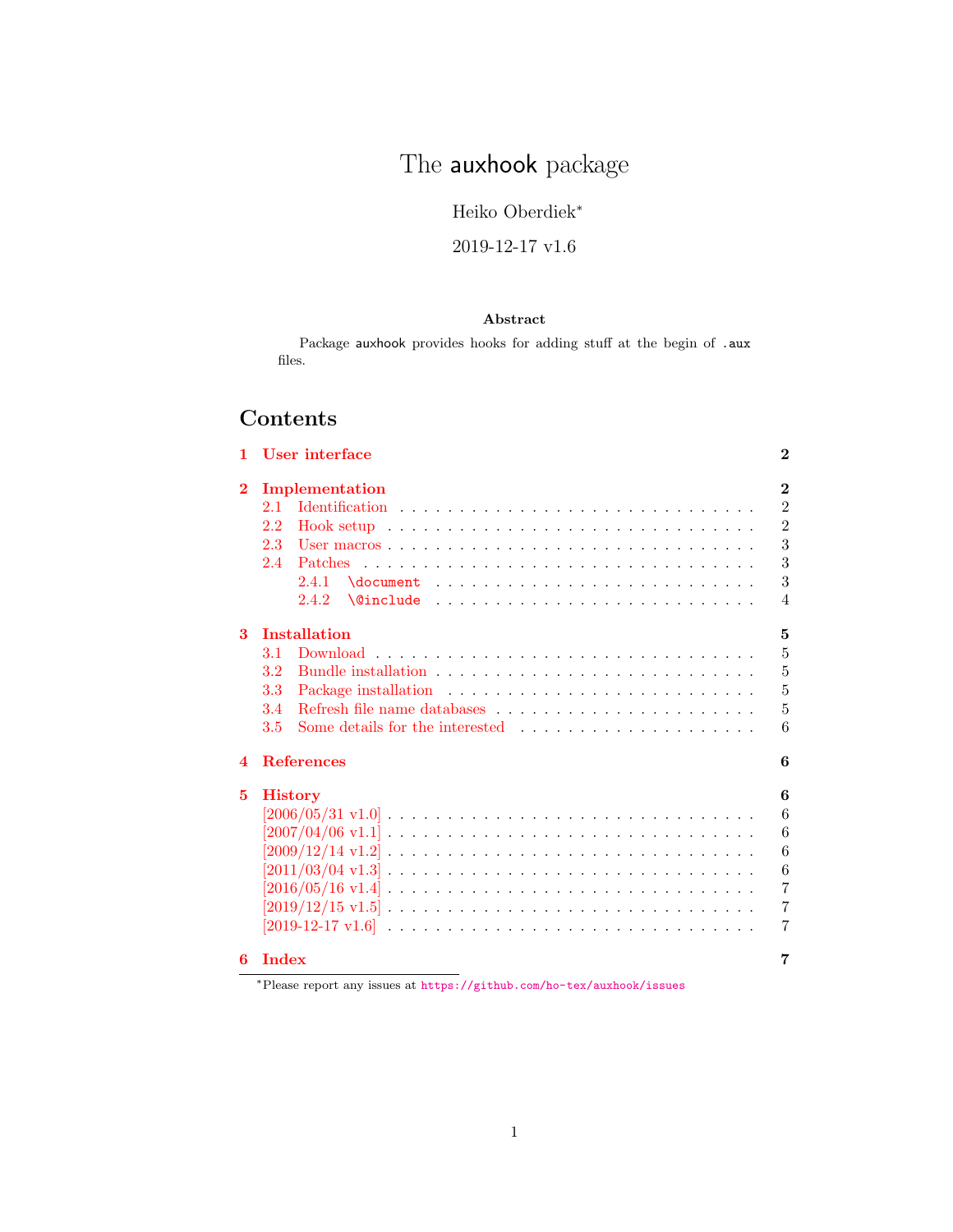## <span id="page-1-0"></span>1 User interface

There are two kinds of .aux files, the main .aux file and the .aux file that belongs to an included file, specified by \include.

Some packages write macros in the auxiliary files. If the user stops using the package, these macros will usually cause error messages because of unknown commands. Prominent example is package babel's \select@language.

But such a package could be written more cooperative. It can also provide a definition in the auxiliary file (\providecommand) that silently disables the macros of the package if the package is no longer in use.

In case of the main auxiliary file, \AtBeginDocument can be used for this purpose. Especially if several packages are involved, the order cannot be controlled always (e.g., see package hypdestopt that hooks into hyperref's macros). And there isn't any hook for the auxiliary files of the \include feature.

Thus this package patches  $\text{LipX's}\text{ macro} \text{ document}$  and  $\text{Quart}$  to add the hooks where the auxiliary files are opend and the first line with \relax is written.

The patching can fail, if these macros are redefined by some other package. If the other package still uses the original definition, then load package auxhook earlier. (With \RequirePackage the package also can be loaded before the class). If the redefinition doesn't use the original meaning, then you can try to load package auxhook afterwards, but you need luck that the patch succeeds.

The hooks are macros:

- \@beginmainauxhook: Start of the main auxiliary file. The hook is called after the first line with \relax is written.
- \@beginpartauxhook: The same for the auxiliary files that belongs to the files that are included by \include.

If you want to add something to these hooks, you can use \g@addto@macro from LATEX's kernel. But the package provides macros to add code that adds a line to the auxiliary file:

```
\AddLineBeginMainAux \{\langle line \rangle\}\{AddLineBeginPartAux \{\langle line \rangle\}\{AddLineBeginAux \{\langle line \rangle\}
```
The  $\langle line \rangle$  is added at the begin of the main auxiliary file by **\AddLineBeginMainAux** and at the begin of the auxiliary files of included files by \AddLineBeginPartAux. \AddLineBeginAux writes in both kinds of auxiliary files.

Examples, see packages hypdestopt  $([1])$  $([1])$  $([1])$  and zref  $([3])$  $([3])$  $([3])$ .

## <span id="page-1-1"></span>2 Implementation

### <span id="page-1-2"></span>2.1 Identification

```
1 \langle*package\rangle
```

```
2 \NeedsTeXFormat{LaTeX2e}
```

```
3 \ProvidesPackage{auxhook}%
```

```
4 [2019-12-17 v1.6 Hooks for auxiliary files (HO)]%
```
#### <span id="page-1-3"></span>2.2 Hook setup

<span id="page-1-4"></span>\@beginmainauxhook The hook for the main auxiliary file, initially empty.

```
5 \providecommand*{\@beginmainauxhook}{}
```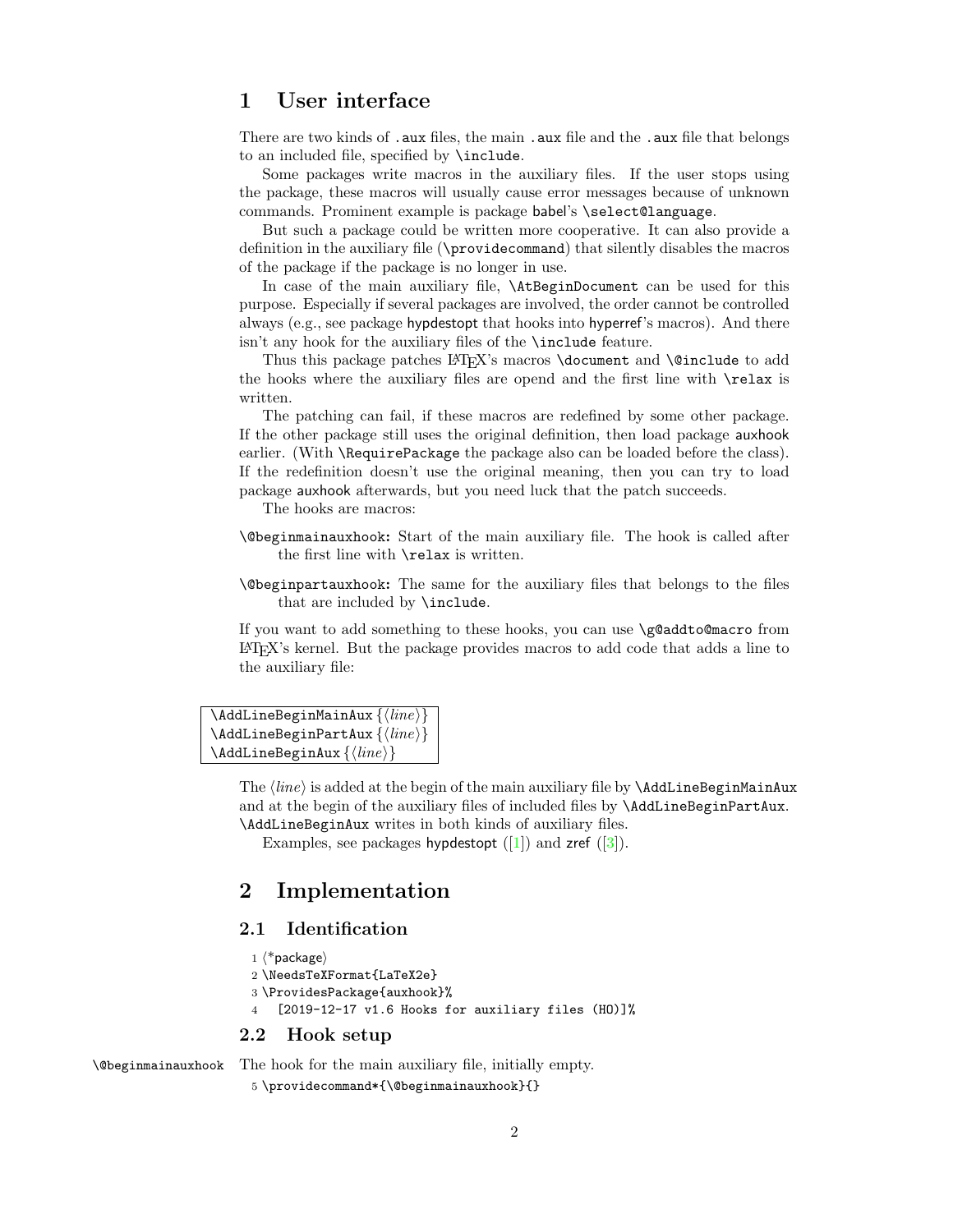<span id="page-2-10"></span>\@beginpartauxhook The hook for auxiliary files of included files, initially empty.

```
6 \providecommand*{\@beginpartauxhook}{}
```

```
7 \ifx\AtBeginDocument\@firstofone
8 \global\let\@beginmainauxhook\relax
9 \else
10 \g@addto@macro{\@beginmainauxhook}{%
11 \global\let\@beginmainauxhook\relax
12 }%
13 \fi
```
## <span id="page-2-0"></span>2.3 User macros

#### <span id="page-2-20"></span>\AddLineBeginMainAux

<span id="page-2-31"></span><span id="page-2-29"></span><span id="page-2-28"></span><span id="page-2-27"></span><span id="page-2-14"></span><span id="page-2-7"></span><span id="page-2-3"></span>

| 14 \newcommand{\AddLineBeginMainAux}[1]{% |                                                           |  |
|-------------------------------------------|-----------------------------------------------------------|--|
| 15                                        | \ifx\@beginmainauxhook\relax                              |  |
| 16                                        | \if@filesw                                                |  |
| 17                                        | \PackageInfo{auxhook}{%                                   |  |
| 18                                        | \@backslashchar AddLineBeginMainAux comes a little late,% |  |
| 19                                        | \MessageBreak                                             |  |
| 20                                        | because the main .aux file is already opened%             |  |
| 21                                        | ጉ%                                                        |  |
| 22                                        | \immediate\write\@mainaux{#1}%                            |  |
| 23                                        | \fi                                                       |  |
| 24                                        | \else                                                     |  |
| 25                                        | \g@addto@macro\@beginmainauxhook{%                        |  |
| 26                                        | \immediate\write\@mainaux{#1}%                            |  |
| 27                                        | }‰                                                        |  |
| 28                                        | \fi                                                       |  |
| 29 <sup>1</sup>                           |                                                           |  |
|                                           |                                                           |  |

#### <span id="page-2-24"></span>\AtBeginPartAuxLine

<span id="page-2-22"></span><span id="page-2-18"></span><span id="page-2-15"></span><span id="page-2-11"></span><span id="page-2-8"></span>

| 30 \newcommand{\AddLineBeginPartAux}[1]{% |  |  |
|-------------------------------------------|--|--|
| \g@addto@macro\@beginpartauxhook{%<br>31  |  |  |
| \immediate\write\@partaux{#1}%<br>32      |  |  |
| ጉ%<br>33                                  |  |  |
| $34$ }                                    |  |  |
|                                           |  |  |

#### <span id="page-2-19"></span>\AddLineBeginAux

```
35 \newcommand{\AddLineBeginAux}[1]{%
36 \AddLineBeginMainAux{#1}%
37 \AddLineBeginPartAux{#1}%
38 }
```
### <span id="page-2-1"></span>2.4 Patches

#### <span id="page-2-2"></span>2.4.1 \document

```
39 \begingroup
40 \@ifundefined{beamer@origdocument}{%
41 \def\auxhook@document{\document}%
42 }{%
43 \def\auxhook@document{\beamer@origdocument}%
44 }%
45 \long\def\y#1\immediate\write\@mainaux#2#3\auxhook@nil{%
46 \toks@{%
47 #1\immediate\write\@mainaux{#2}%
48 \@beginmainauxhook
```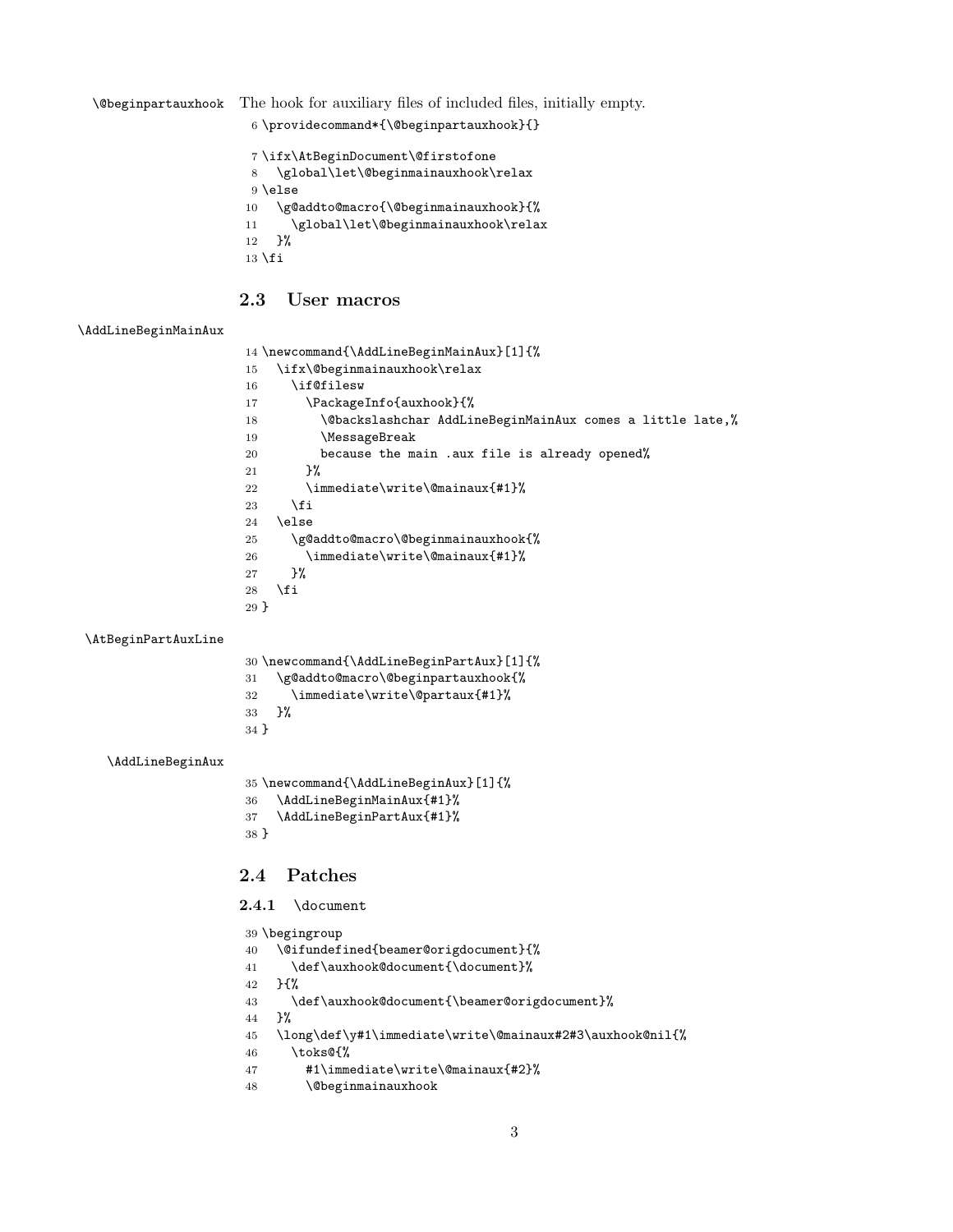```
49 #3%
50 }%
51 \expandafter\xdef\auxhook@document{\the\toks@}%
52 \endgroup
53 }%
54 \long\def\x#1\immediate\write\@mainaux#2#3\auxhook@nil{%
55 \toks@{#3}%
56 \edef\x{\the\toks@}%
57 \ifx\x\@empty
58 \PackageWarningNoLine{auxhook}{%
59 Cannot patch \expandafter\string\auxhook@document,%
60 \MessageBreak
61 using \string\AtBeginDocument\space instead%
62 }%
63 \endgroup
64 \AtBeginDocument{%
65 \if@filesw
66 \@beginmainauxhook
67 \fi
68 }%
69 \else
70 \expandafter\expandafter\expandafter\y\auxhook@document
71 \auxhook@nil
72 \fi
73 }%
74 \expandafter\expandafter\expandafter\x\auxhook@document
75 \immediate\write\@mainaux{}\auxhook@nil
2.4.2 \@include
76 \begingroup
77 \long\def\y#1\immediate\write\@partaux#2#3\auxhook@nil#4{%
78 \endgroup
79 \def#4##1 {%
80 #1\immediate\write\@partaux{#2}%
81 \@beginpartauxhook
82 #3%
83 }%
84 }%
85 \long\def\x#1\immediate\write\@partaux#2#3\auxhook@nil#4{%
86 \toks@{#3}%
87 \edef\x{\the\toks@}%
88 \ifx\x\@empty
89 \PackageWarningNoLine{auxhook}{%
90 Cannot patch \string#4, \MessageBreak
91 patch dropped%
92 }%
93 \endgroup
94 \else
95 \expandafter\y#4{##1} \auxhook@nil#4%
96 \fi
97 }%
98 \@ifundefined{ReFiCh@org@include}{%
99 \expandafter\x\@include{#1} %
100 \immediate\write\@partaux{}\auxhook@nil\@include
101 }{%
102 \expandafter\x\ReFiCh@org@include{#1} %
103 \immediate\write\@partaux{}\auxhook@nil\ReFiCh@org@include
```

```
104 }%
```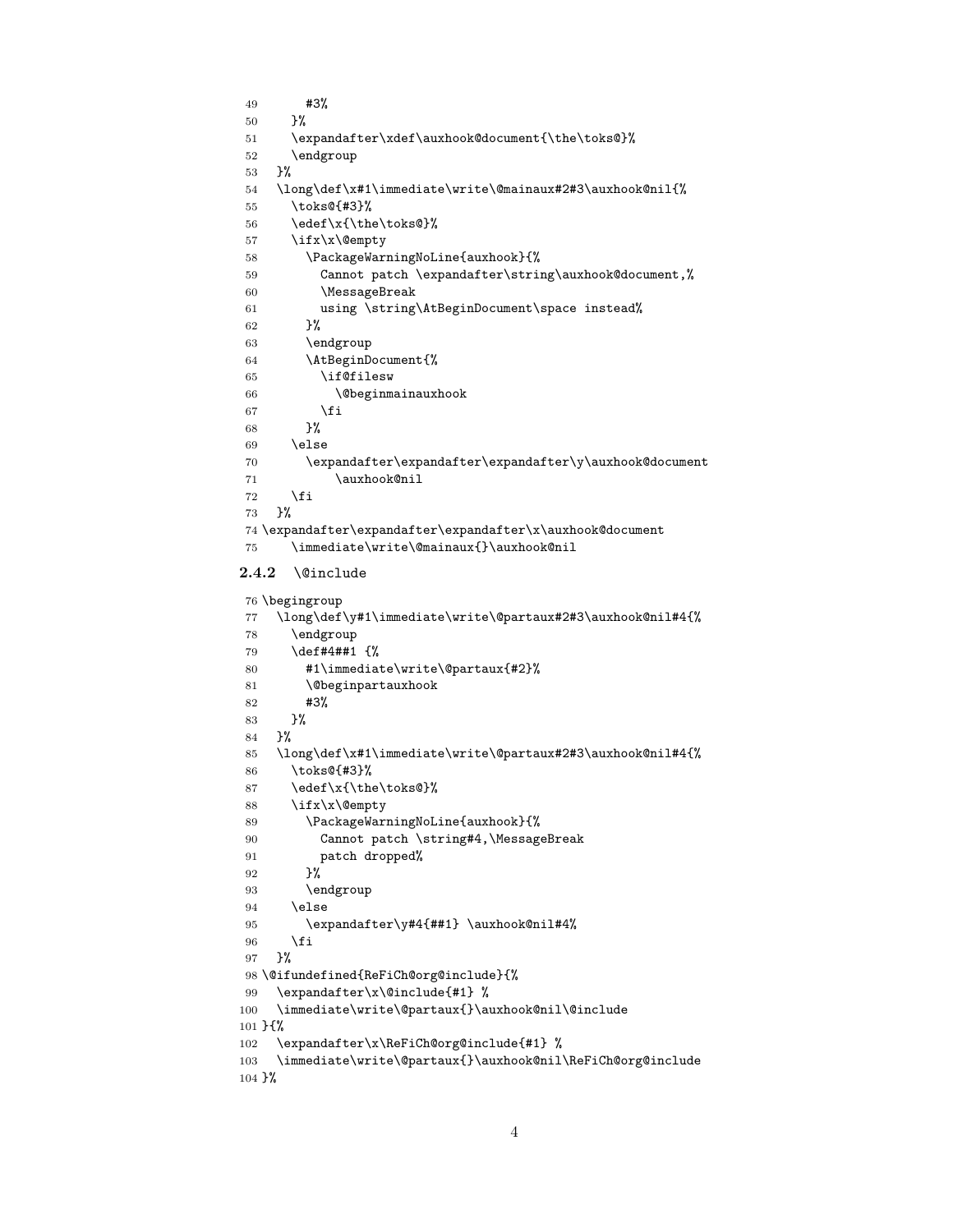$105 \langle / \text{package} \rangle$ 

## <span id="page-4-0"></span>3 Installation

#### <span id="page-4-1"></span>3.1 Download

**Package.** This package is available on  $CTAN^1$  $CTAN^1$ :

[CTAN:macros/latex/contrib/auxhook/auxhook.dtx](https://ctan.org/tex-archive/macros/latex/contrib/auxhook/auxhook.dtx) The source file.

[CTAN:macros/latex/contrib/auxhook/auxhook.pdf](https://ctan.org/tex-archive/macros/latex/contrib/auxhook/auxhook.pdf) Documentation.

Bundle. All the packages of the bundle 'auxhook' are also available in a TDS compliant ZIP archive. There the packages are already unpacked and the documentation files are generated. The files and directories obey the TDS standard.

[CTAN:install/macros/latex/contrib/auxhook.tds.zip](http://mirrors.ctan.org/install/macros/latex/contrib/auxhook.tds.zip)

TDS refers to the standard "A Directory Structure for TEX Files" ([CTAN:pkg/](http://ctan.org/pkg/tds) [tds](http://ctan.org/pkg/tds)). Directories with texmf in their name are usually organized this way.

#### <span id="page-4-2"></span>3.2 Bundle installation

Unpacking. Unpack the auxhook.tds.zip in the TDS tree (also known as texmf tree) of your choice. Example (linux):

unzip auxhook.tds.zip -d ~/texmf

#### <span id="page-4-3"></span>3.3 Package installation

Unpacking. The .dtx file is a self-extracting docstrip archive. The files are extracted by running the .dtx through plain T<sub>E</sub>X:

tex auxhook.dtx

TDS. Now the different files must be moved into the different directories in your installation TDS tree (also known as texmf tree):

 $auxhook.txt$ ,  $\rightarrow$  tex/latex/auxhook/auxhook.sty  $auxhook.pdf \rightarrow doc/lates/auxhook/auxhook/auxhook,pdf$  $auxhook.$ dtx  $\rightarrow$  source/latex/auxhook/auxhook.dtx

If you have a docstrip.cfg that configures and enables docstrip's TDS installing feature, then some files can already be in the right place, see the documentation of docstrip.

#### <span id="page-4-4"></span>3.4 Refresh file name databases

If your T<sub>E</sub>X distribution (T<sub>E</sub>X Live, MiKT<sub>E</sub>X,  $\ldots$ ) relies on file name databases, you must refresh these. For example, TFX Live users run texhash or mktexlsr.

<span id="page-4-5"></span><sup>1</sup>[CTAN:pkg/auxhook](http://ctan.org/pkg/auxhook)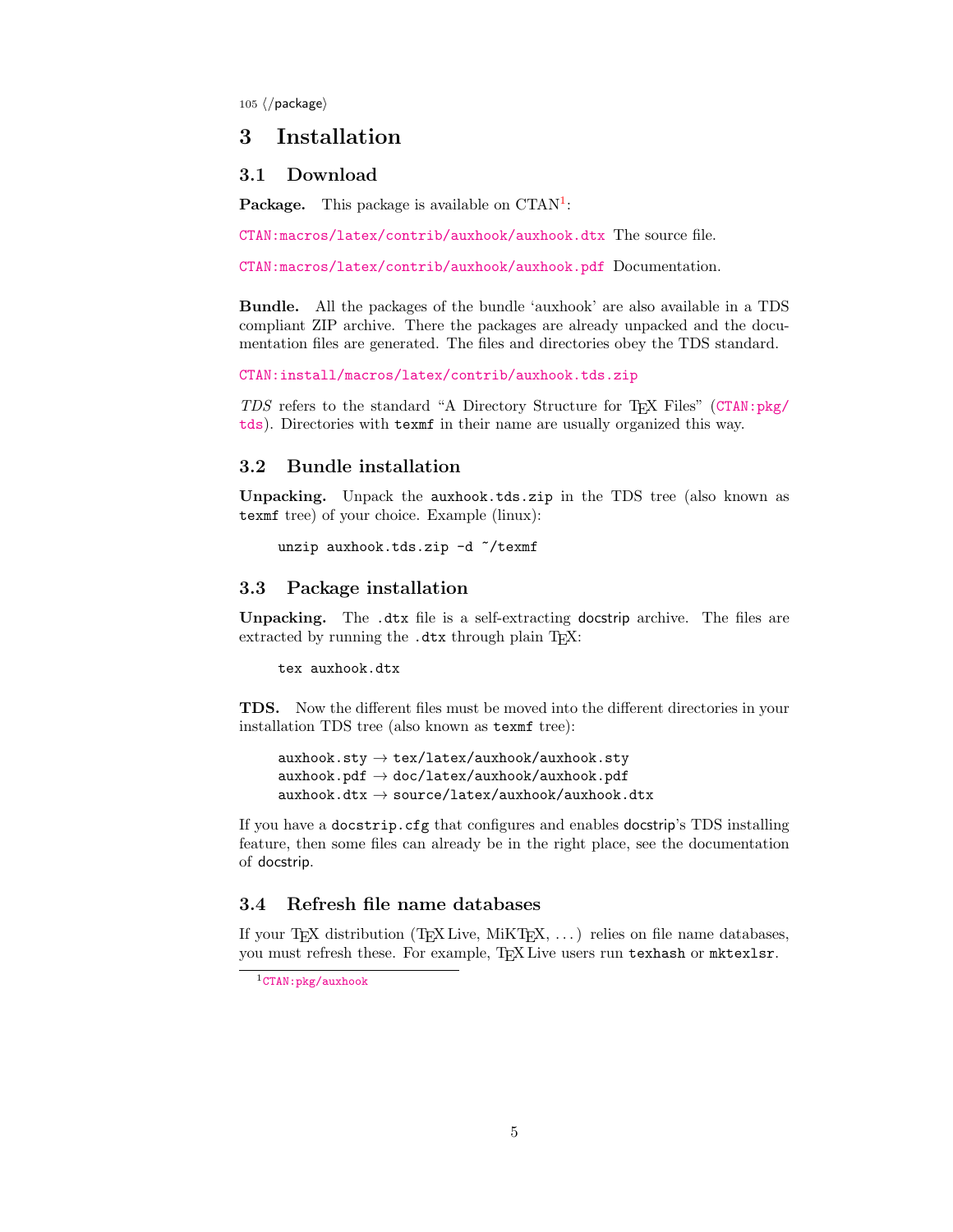#### <span id="page-5-0"></span>3.5 Some details for the interested

**Unpacking with LATEX.** The  $\cdot$  dtx chooses its action depending on the format:

plain T<sub>E</sub>X: Run docstrip and extract the files.

LATEX: Generate the documentation.

If you insist on using  $L^2T_FX$  for docstrip (really, docstrip does not need  $L^2T_FX$ ), then inform the autodetect routine about your intention:

```
latex \let\install=y\input{auxhook.dtx}
```
Do not forget to quote the argument according to the demands of your shell.

Generating the documentation. You can use both the .dtx or the .drv to generate the documentation. The process can be configured by the configuration file  $l$ txdoc.cfg. For instance, put this line into this file, if you want to have  $A4$ as paper format:

\PassOptionsToClass{a4paper}{article}

An example follows how to generate the documentation with pdfL<sup>AT</sup>FX:

pdflatex auxhook.dtx makeindex -s gind.ist auxhook.idx pdflatex auxhook.dtx makeindex -s gind.ist auxhook.idx pdflatex auxhook.dtx

## <span id="page-5-1"></span>4 References

- <span id="page-5-7"></span>[1] Heiko Oberdiek: The hypdestopt package; 2006/05/30 v1.0; [CTAN:pkg/](http://ctan.org/pkg/hypdestopt) [hypdestopt](http://ctan.org/pkg/hypdestopt).
- [2] Sebastian Rahtz, Heiko Oberdiek: The hyperref package; 2006/08/16 v6.75c; [CTAN:pkg/hyperref](http://ctan.org/pkg/hyperref).
- <span id="page-5-8"></span>[3] Heiko Oberdiek: The zref package; 2006/05/25 v1.2; [CTAN:pkg/zref](http://ctan.org/pkg/zref).

### <span id="page-5-2"></span>5 History

## <span id="page-5-3"></span>[2006/05/31 v1.0]

• First version.

### <span id="page-5-4"></span> $[2007/04/06 \text{ v}1.1]$

• Fix for class beamer.

### <span id="page-5-5"></span>[2009/12/14 v1.2]

• Support for package rerunfilecheck added (\@include).

#### <span id="page-5-6"></span> $[2011/03/04 \text{ v}1.3]$

• \AddLineBeginMainAux also supports write requests after the main .aux file is opened.